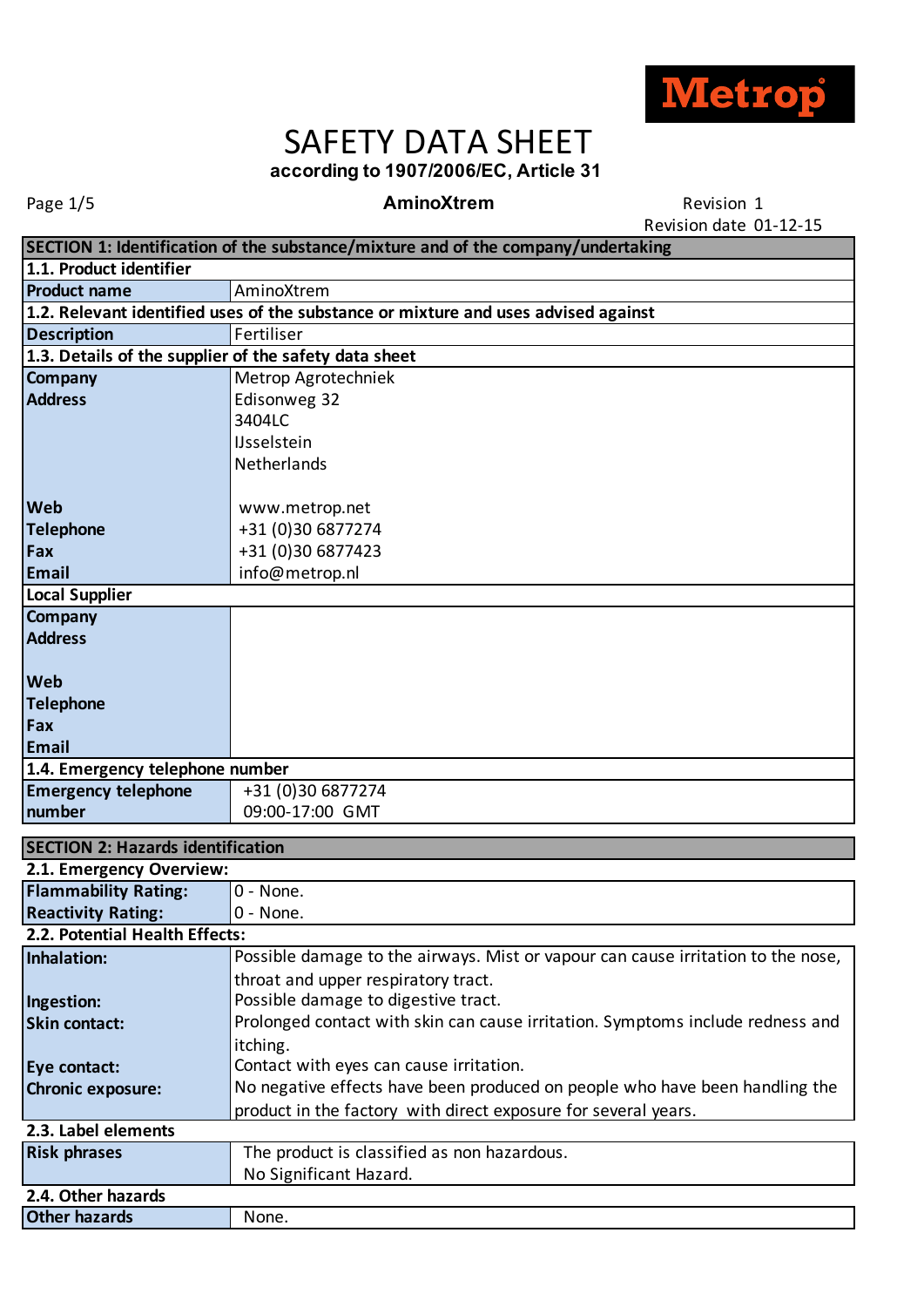| <b>SECTION 3: Composition/information on ingredients</b>                        |                        |                                               |        |                                                                                                                                                        |                    |                       |
|---------------------------------------------------------------------------------|------------------------|-----------------------------------------------|--------|--------------------------------------------------------------------------------------------------------------------------------------------------------|--------------------|-----------------------|
| 3.1. Mixtures                                                                   |                        |                                               |        |                                                                                                                                                        |                    |                       |
| 67/548/EEC / 1999/45/EC                                                         |                        |                                               |        |                                                                                                                                                        |                    |                       |
| <b>Chemical Name</b>                                                            | <b>Index No.</b>       | <b>CAS No.</b>                                | EC No. | <b>REACH</b><br>Registration                                                                                                                           | Conc.<br>$(\%w/w)$ | <b>Classification</b> |
| Amino acid mixture                                                              |                        | NA (mixture)                                  |        |                                                                                                                                                        | 850 mg/l           | N.A                   |
| Mono ammonium phoshate                                                          |                        | 7722-76-1                                     |        |                                                                                                                                                        |                    | N.A                   |
| Ammonium nitrate                                                                |                        | 6484-52-2                                     |        |                                                                                                                                                        |                    | R 8, R 9              |
| Phosphoric acid                                                                 |                        | 7664-38-2                                     |        |                                                                                                                                                        | 1.20%              | R 34                  |
| The wording of the hazard symbols and R-phrases is specified in chapter 16.     |                        |                                               |        |                                                                                                                                                        |                    |                       |
| <b>SECTION 4: First aid measures</b><br>4.1. Description of first aid measures  |                        |                                               |        |                                                                                                                                                        |                    |                       |
| <b>Inhalation</b>                                                               |                        | Move the exposed person to fresh air.         |        |                                                                                                                                                        |                    |                       |
|                                                                                 |                        |                                               |        | May cause irritation to eyes. Rinse immediately with plenty of water for 15                                                                            |                    |                       |
| Eye contact                                                                     |                        |                                               |        |                                                                                                                                                        |                    |                       |
| <b>Skin contact</b>                                                             |                        |                                               |        | minutes holding the eyelids open. No medical attention will be required.<br>May cause irritation to skin. Wash off immediately with plenty of soap and |                    |                       |
|                                                                                 |                        |                                               |        | water. Remove contaminated clothing. Clean the shoes before re-use.                                                                                    |                    |                       |
| Ingestion                                                                       |                        |                                               |        | INDUCE VOMITING WHEN SWALLOWED. Seek medical attention if irritation or                                                                                |                    |                       |
|                                                                                 |                        |                                               |        | symptoms persist. Give plenty of water. No urgent actions will be required.                                                                            |                    |                       |
| Note to physician                                                               |                        |                                               |        | Treat according to symptoms. No need for specific antidote.                                                                                            |                    |                       |
| 4.2. Most important symptoms and effects, both acute and delayed                |                        |                                               |        |                                                                                                                                                        |                    |                       |
| <b>Inhalation</b>                                                               |                        | May cause irritation to respiratory system.   |        |                                                                                                                                                        |                    |                       |
| Eye contact                                                                     |                        | May cause irritation to eyes.                 |        |                                                                                                                                                        |                    |                       |
| <b>Skin contact</b>                                                             |                        | May cause irritation to skin.                 |        |                                                                                                                                                        |                    |                       |
| Ingestion                                                                       |                        | May cause irritation to mucous membranes.     |        |                                                                                                                                                        |                    |                       |
| 4.3. Indication of any immediate medical attention and special treatment needed |                        |                                               |        |                                                                                                                                                        |                    |                       |
| <b>Inhalation</b>                                                               |                        |                                               |        | Inhalation of vapour may cause shortness of breath. Seek medical attention if                                                                          |                    |                       |
|                                                                                 |                        | irritation or symptoms persist.               |        |                                                                                                                                                        |                    |                       |
| Eye contact                                                                     |                        | Rinse immediately with plenty of water.       |        |                                                                                                                                                        |                    |                       |
| <b>Skin contact</b>                                                             |                        |                                               |        | No sensitizaton effects reported. Wash with soap and water.                                                                                            |                    |                       |
| Ingestion                                                                       |                        | May cause irritation to mucous membranes.     |        |                                                                                                                                                        |                    |                       |
| <b>SECTION 5: Firefighting measures</b><br>5.1. Extinguishing media             |                        |                                               |        |                                                                                                                                                        |                    |                       |
|                                                                                 |                        |                                               |        | Use extinguishing media appropriate to the surrounding fire conditions. Water                                                                          |                    |                       |
|                                                                                 |                        |                                               |        | spray may be used to cool of containers exposed to fire. If water is used, use it                                                                      |                    |                       |
|                                                                                 |                        | in abundance to control the heat.             |        |                                                                                                                                                        |                    |                       |
| 5.2. Special hazards arising from the substance or mixture                      |                        |                                               |        |                                                                                                                                                        |                    |                       |
|                                                                                 |                        |                                               |        | Not considered as a fire hazard. Contact with metals and chemical products                                                                             |                    |                       |
|                                                                                 | does not produce fire. |                                               |        |                                                                                                                                                        |                    |                       |
| 5.3. Explosion                                                                  |                        |                                               |        |                                                                                                                                                        |                    |                       |
|                                                                                 |                        | Not considered as an explosion hazard.        |        |                                                                                                                                                        |                    |                       |
| 5.4. Special information                                                        |                        |                                               |        |                                                                                                                                                        |                    |                       |
|                                                                                 |                        |                                               |        | In the event of a fire, wear full protective clothing against fire, and a contained                                                                    |                    |                       |
|                                                                                 |                        |                                               |        | breathing apparatus with full face piece operating in the pressure demand or                                                                           |                    |                       |
|                                                                                 |                        | other positive pressure mode.                 |        |                                                                                                                                                        |                    |                       |
| 5.5. Advice for firefighters                                                    |                        |                                               |        |                                                                                                                                                        |                    |                       |
|                                                                                 |                        |                                               |        | Wear suitable respiratory equipment when necessary.                                                                                                    |                    |                       |
| <b>SECTION 6: Accidental release measures</b>                                   |                        |                                               |        |                                                                                                                                                        |                    |                       |
| 6.1. Personal precautions, protective equipment and emergency procedures        |                        |                                               |        |                                                                                                                                                        |                    |                       |
|                                                                                 |                        | No personal protective equipment is required. |        |                                                                                                                                                        |                    |                       |
| 6.2. Environmental precautions                                                  |                        |                                               |        |                                                                                                                                                        |                    |                       |
|                                                                                 |                        |                                               |        | No special requirements for ventilating the area in case of a leak or a spill.                                                                         |                    |                       |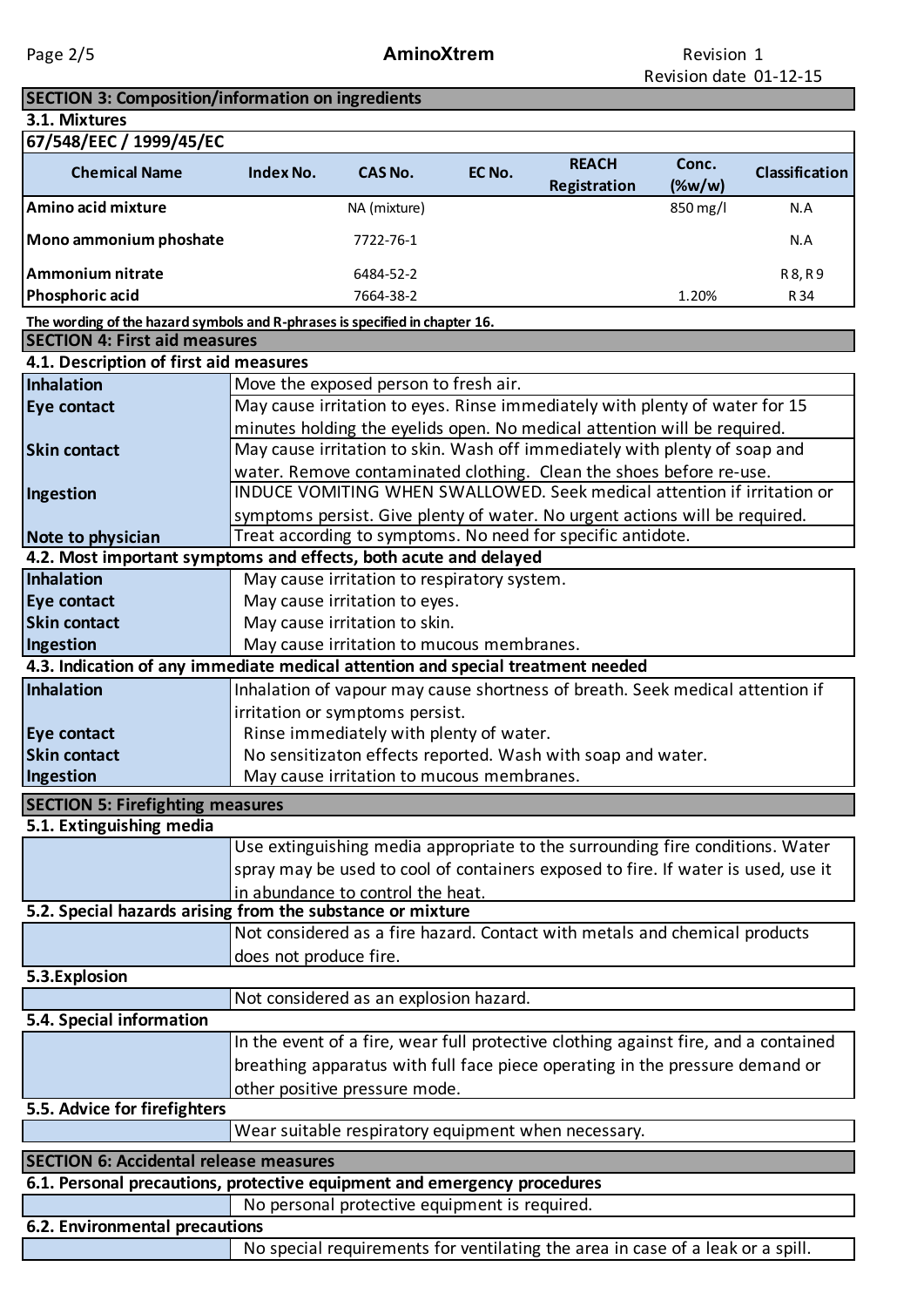|                                                         | 6.3. Methods and material for containment and cleaning up                                                                                                |  |  |
|---------------------------------------------------------|----------------------------------------------------------------------------------------------------------------------------------------------------------|--|--|
|                                                         | Contain and recover liquid when possible. Not required to neutralise the liquid.                                                                         |  |  |
|                                                         | The product is environmentally friendly.                                                                                                                 |  |  |
| 6.4. Reference to other sections                        |                                                                                                                                                          |  |  |
|                                                         | See section 2, 8, 13 for further information.                                                                                                            |  |  |
|                                                         |                                                                                                                                                          |  |  |
| <b>SECTION 7: Handling and storage</b>                  |                                                                                                                                                          |  |  |
| 7.1. Precautions for safe handling                      | Avoid contact with eyes and skin. Ensure adequate ventilation of the working                                                                             |  |  |
|                                                         |                                                                                                                                                          |  |  |
|                                                         | area. Adopt best Manual Handling considerations when handling, carrying and                                                                              |  |  |
|                                                         | dispensing.                                                                                                                                              |  |  |
|                                                         | 7.2. Conditions for safe storage, including any incompatibilities<br>Keep in a cool, dry, well ventilated area. Keep containers tightly closed. Store in |  |  |
|                                                         |                                                                                                                                                          |  |  |
| 7.3. Specific end use(s)                                | correctly labelled containers.                                                                                                                           |  |  |
|                                                         | Avoid direct sunlight as it has a degrading effect on the substance. Keep above                                                                          |  |  |
|                                                         |                                                                                                                                                          |  |  |
|                                                         | 0° C to prevent frost damage and below 35°C.                                                                                                             |  |  |
| <b>SECTION 8: Exposure controls/personal protection</b> |                                                                                                                                                          |  |  |
| 8.1. Airborne exposure limits, TLV value                |                                                                                                                                                          |  |  |
|                                                         | There are no limitations on the airborne exposure. No TLV value.                                                                                         |  |  |
| 8.1.1. Exposure Limit Values                            |                                                                                                                                                          |  |  |
| <b>Potassium Nitrate</b>                                | WEL 8-hr limit ppm:<br>WEL 8-hr limit mg/m3: 20.8                                                                                                        |  |  |
| 8.2. Ventilation system                                 |                                                                                                                                                          |  |  |
|                                                         | Ventilation of the general exhaust is not imperative.                                                                                                    |  |  |
|                                                         | 8.3. Personal respiratory protection (NIOSH Approved)                                                                                                    |  |  |
|                                                         | Neither personal respirator is required, nor full-face piece respirator.                                                                                 |  |  |
| 8.4. Hand and body protection:                          |                                                                                                                                                          |  |  |
|                                                         | Impervious protective clothing, gloves, boots, aprons or overalls are not required.                                                                      |  |  |
| 8.5. Eye protection                                     |                                                                                                                                                          |  |  |
|                                                         | Wear chemical safety goggles or a full-face shield if the substance is splashing.                                                                        |  |  |
| <b>SECTION 9: Physical and chemical properties</b>      |                                                                                                                                                          |  |  |
|                                                         | 9.1. Information on basic physical and chemical properties                                                                                               |  |  |
| <b>Appearance</b>                                       | Liquid                                                                                                                                                   |  |  |
| <b>Colour</b>                                           | Clear yellow to brown                                                                                                                                    |  |  |
| odour                                                   | Light odour of ammonia                                                                                                                                   |  |  |
| pH                                                      | $2.0 - 3.0$                                                                                                                                              |  |  |
|                                                         | <b>Solubility</b> miscible in all proportions in water                                                                                                   |  |  |
| Specific gravity 1.01 at 25°C                           |                                                                                                                                                          |  |  |
| <b>Melting point</b>                                    | No data available                                                                                                                                        |  |  |
| <b>Boiling point</b>                                    | $100^{\circ}$ C                                                                                                                                          |  |  |
| Freezing point - 1.0 °C                                 |                                                                                                                                                          |  |  |
| <b>Flash point</b>                                      | Not applicable                                                                                                                                           |  |  |
| <b>Evaporation rate</b>                                 | No data available                                                                                                                                        |  |  |
| <b>Flammability</b>                                     | Not flammable                                                                                                                                            |  |  |
| <b>Vapour Flammability</b>                              | Not applicable                                                                                                                                           |  |  |
| Vapour pressure                                         | No data available                                                                                                                                        |  |  |
| Vapour density                                          | No data available                                                                                                                                        |  |  |
| <b>Relative density</b>                                 | 1.51 - 1.55 (Water = 20 °C)                                                                                                                              |  |  |
| <b>Partition coefficient</b>                            | Not applicable                                                                                                                                           |  |  |
| <b>Autoignition temperature</b>                         | Not applicable                                                                                                                                           |  |  |
| <b>Viscosity</b>                                        | No data available                                                                                                                                        |  |  |
| <b>Explosive properties</b>                             | Non explosive                                                                                                                                            |  |  |
| Oxidising                                               | Not applicable                                                                                                                                           |  |  |
|                                                         |                                                                                                                                                          |  |  |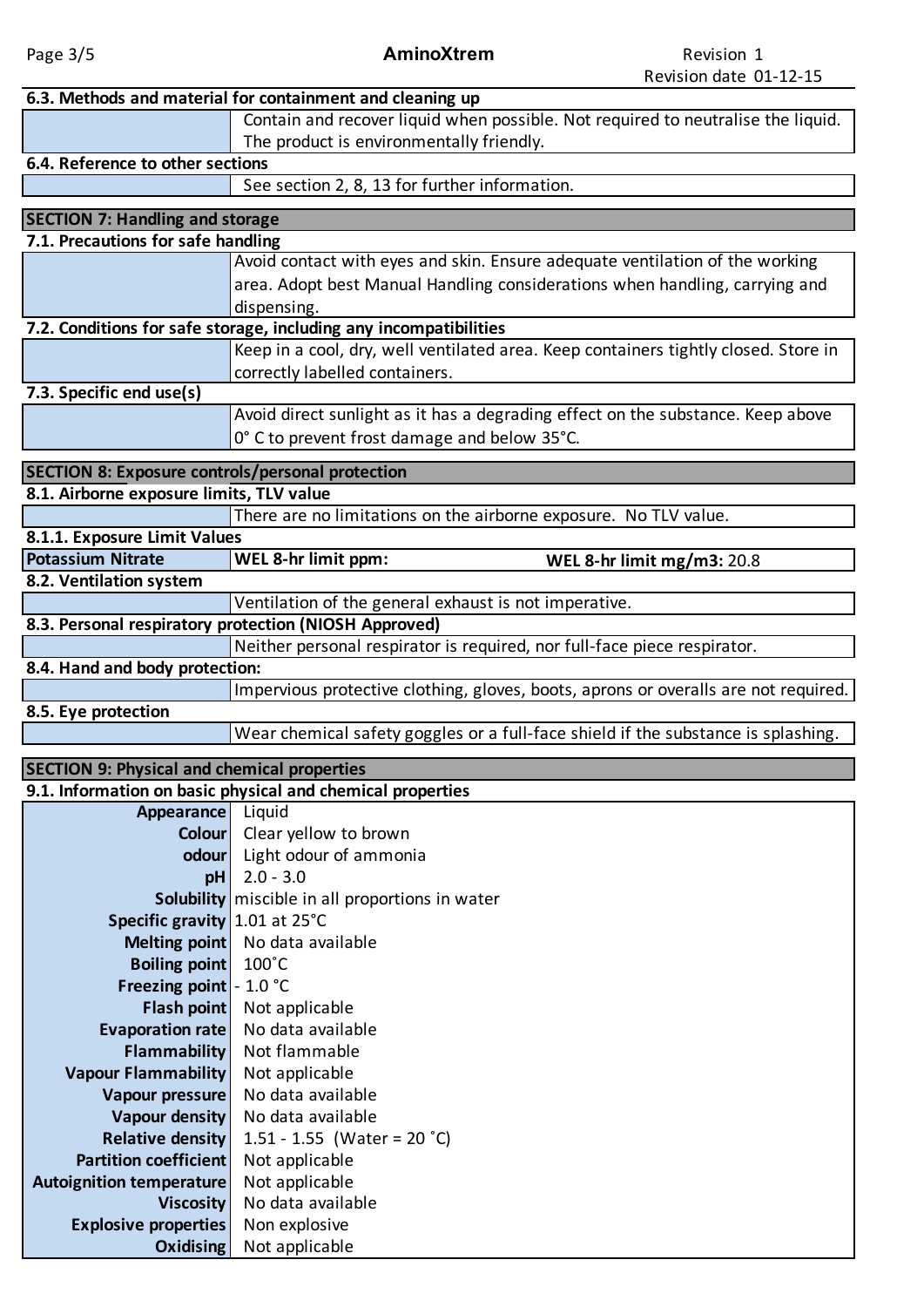| 9.2. Other information                        |                                                                                    |
|-----------------------------------------------|------------------------------------------------------------------------------------|
| <b>Conductivity</b>                           | no data available                                                                  |
| Surface tension                               | no data available                                                                  |
| Gas group                                     | no data available                                                                  |
| <b>Benzene Content</b>                        | no data available                                                                  |
| Lead content                                  | no data available                                                                  |
| <b>VOC (Volatile organic)</b>                 | no data available                                                                  |
| compounds)                                    |                                                                                    |
| <b>Water solubility</b>                       |                                                                                    |
|                                               | Soluble in water. Soluble in water.                                                |
|                                               |                                                                                    |
| <b>SECTION 10: Stability and reactivity</b>   |                                                                                    |
| 10.1. Reactivity                              |                                                                                    |
|                                               | Stable under normal conditions.                                                    |
| 10.2. Chemical stability                      |                                                                                    |
|                                               | Stable under normal conditions.                                                    |
| 10.3. Possibility of hazardous reactions      |                                                                                    |
|                                               | No hazardous reaction products may be formed when heated.                          |
| 10.4. Conditions to avoid                     |                                                                                    |
|                                               | Do not store in areas with pathogen outbreak possibilities.                        |
| 10.5. Hazardous reaction products             |                                                                                    |
|                                               | No hazardous reaction products may be formed when heated                           |
| 10.6. Thermal decomposition                   |                                                                                    |
|                                               | No decomposition if stored and handled as prescribed.                              |
|                                               |                                                                                    |
| <b>SECTION 11: Toxicological information</b>  |                                                                                    |
| 11.1. Information on toxicological effects    |                                                                                    |
| LD 50 oral (rat):                             | Not greater than 2000 mg/kg. Classified as "low oral toxicity". No death.          |
| LD 50 oral (mouse):                           | > 2000 mg/Kg. No death.                                                            |
| <b>Oral to CD rats 4</b>                      | Up to 4000 mg/kg/day did not elicit any evidence of toxicity. No death. No         |
| weeks:                                        | LD.50 found.                                                                       |
| Oral to dogs 4 weeks:                         | Up to 2500 mg/Kg/day did not elicit any evidence of toxicity. No death.            |
| <b>Mutagenicity:</b>                          | Not mutagenic or neoplastic. No mutagenic activity in histidine auxotrophos of     |
|                                               | Salmonella T.                                                                      |
| <b>Carcinogenicity:</b>                       | Not carcinogenic.                                                                  |
| <b>Teratogenicity:</b>                        | Not teratogenic                                                                    |
|                                               |                                                                                    |
| <b>SECTION 12: Ecological information</b>     |                                                                                    |
| 12.1.Ecotoxicity:                             |                                                                                    |
|                                               | 12.1.1. Acute toxicity to fish (spawn, young fish, sturgeon larva, Daphnia Magna): |
|                                               | No negative or toxic effects observed. LC50 >3000 mg/L.                            |
|                                               | No data is available on this product.                                              |
|                                               | 12.1.2. Chronic toxicity to fish (spawn, young fish, sturgeon larva, Daphnia Magna |
|                                               | No negative or toxic effects observed. LDO >2.344 mg/L LD100 >3000 mg/L.           |
| 12.1.3. Toxic effects on algae:               |                                                                                    |
|                                               | No growth inhibition observed.                                                     |
| 12.1.4. Toxic effects on soil organism:       |                                                                                    |
|                                               | No toxic effects observed                                                          |
| 12.1.5. Toxic effects on birds:               |                                                                                    |
|                                               | No toxic effects to birds.                                                         |
| 12.1.6. Toxic effects on pollinating insects: |                                                                                    |
|                                               | No acute toxicity to bees.                                                         |
| 12.2. Environmental effects:                  |                                                                                    |
|                                               | This product is an environmentally friendly product. When released into the soil,  |
|                                               | it improves the fertility of soil. The product has a very short persistence in the |